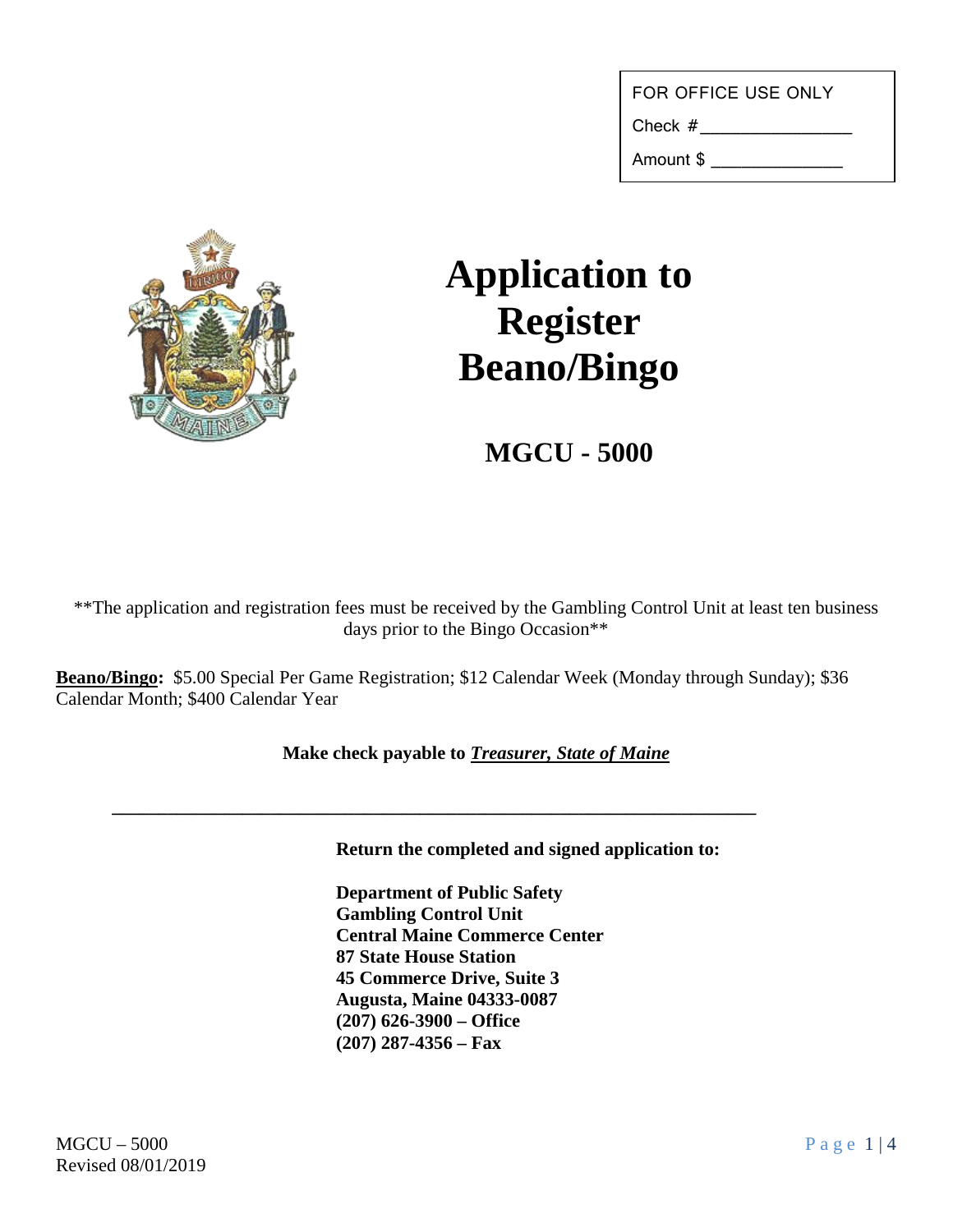| 2. | <b>Current Officers:</b>                          |                |                |                               |                   |  |  |
|----|---------------------------------------------------|----------------|----------------|-------------------------------|-------------------|--|--|
|    | <b>NAME &amp; TITLE</b>                           | <b>ADDRESS</b> | CITY/ZIP       | <b>PHONE</b>                  | DATE TERM EXPIRES |  |  |
|    | <b>NAME &amp; TITLE</b>                           | <b>ADDRESS</b> | CITY/ZIP       | <b>PHONE</b>                  | DATE TERM EXPIRES |  |  |
|    | <b>NAME &amp; TITLE</b>                           | <b>ADDRESS</b> | CITY/ZIP       | <b>PHONE</b>                  | DATE TERM EXPIRES |  |  |
|    | <b>NAME &amp; TITLE</b>                           | <b>ADDRESS</b> | CITY/ZIP       | <b>PHONE</b>                  | DATE TERM EXPIRES |  |  |
|    | 3. Location where Beano/Bingo is to be conducted: |                |                |                               |                   |  |  |
|    | <b>BUILDING</b>                                   |                | <b>ADDRESS</b> |                               | CITY/ZIP          |  |  |
|    | 4. Person responsible for conduct of Beano/Bingo: |                |                |                               |                   |  |  |
|    | <b>NAME</b>                                       |                |                | DAYTIME PHONE & EVENING PHONE |                   |  |  |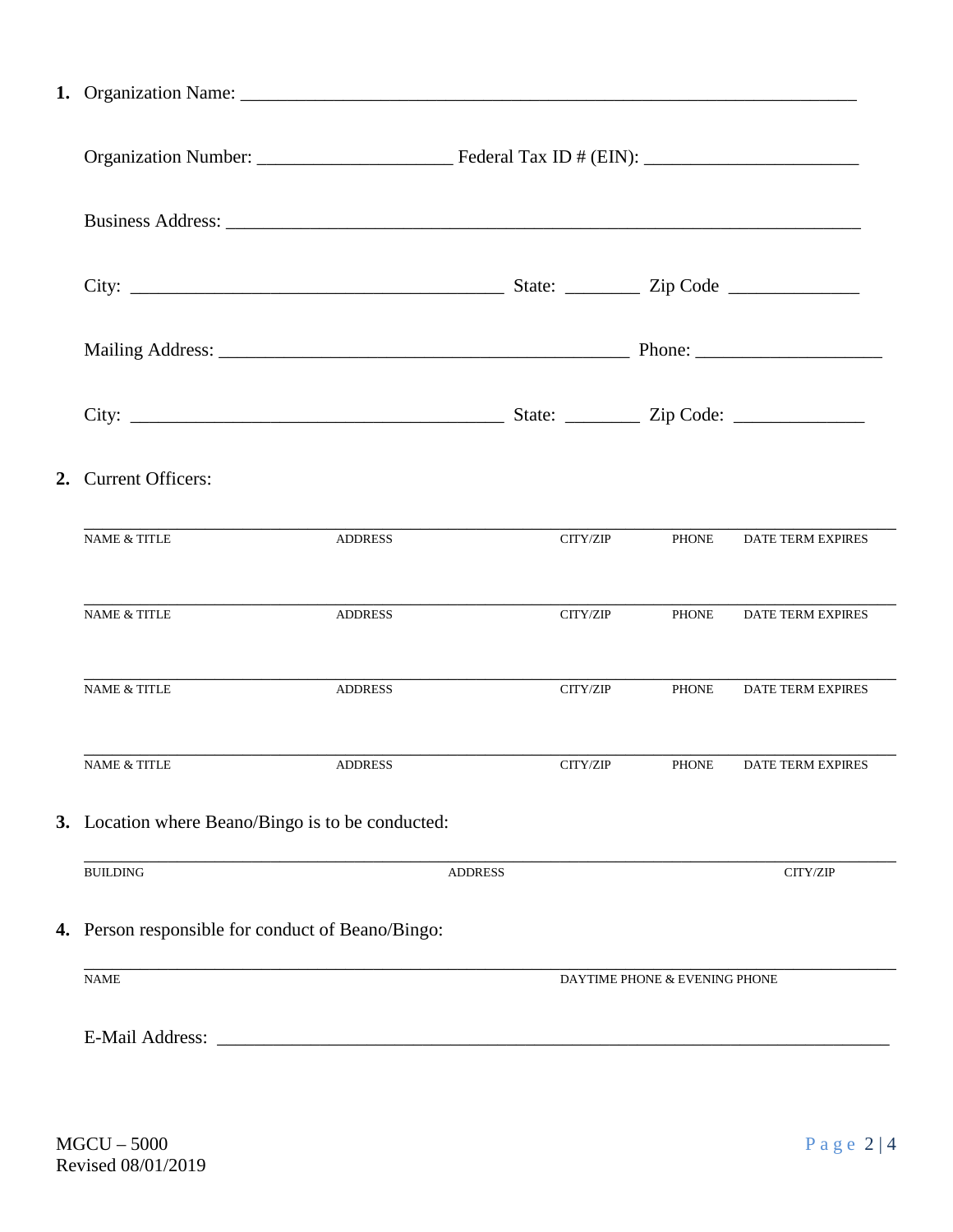**5.** Circle the day(s) of the week you will be conducting Beano/Bingo:

| Mon | l'ue | Wed | Thu | Fri | <b>Sat</b> | Sun |
|-----|------|-----|-----|-----|------------|-----|
|     |      |     |     |     |            |     |

- **6.** What time do the doors open? What time does the game start?
- **7**. Dates Please specify the dates of the Bingo Occasion(s). If more space is needed, please attach a separate sheet of paper with this information on it.

\_\_\_\_\_\_\_\_\_\_\_\_\_\_\_\_\_\_\_\_\_ \_\_\_\_\_\_\_\_\_\_\_\_\_\_\_\_\_\_\_\_\_\_ \_\_\_\_\_\_\_\_\_\_\_\_\_\_\_\_\_\_\_\_\_\_

\_\_\_\_\_\_\_\_\_\_\_\_\_\_\_\_\_\_\_\_\_ \_\_\_\_\_\_\_\_\_\_\_\_\_\_\_\_\_\_\_\_\_\_ \_\_\_\_\_\_\_\_\_\_\_\_\_\_\_\_\_\_\_\_\_\_

\_\_\_\_\_\_\_\_\_\_\_\_\_\_\_\_\_\_\_\_\_ \_\_\_\_\_\_\_\_\_\_\_\_\_\_\_\_\_\_\_\_\_\_ \_\_\_\_\_\_\_\_\_\_\_\_\_\_\_\_\_\_\_\_\_\_

\_\_\_\_\_\_\_\_\_\_\_\_\_\_\_\_\_\_\_\_\_ \_\_\_\_\_\_\_\_\_\_\_\_\_\_\_\_\_\_\_\_\_\_ \_\_\_\_\_\_\_\_\_\_\_\_\_\_\_\_\_\_\_\_\_\_

**8.** Does the organization own all the equipment used in operating Beano/Bingo? Yes No

If "NO", Attach a sheet of paper to this application explaining the circumstances under which the equipment was acquired. **Please write your organization name and number on the sheet.**

**9.** Has any current officer of the organization or association ever been convicted of or have any charges currently pending for violating the gambling or lottery laws of the United States or the State of Maine?

Yes**□** No**□** 

If "YES" attach a sheet of paper to this application providing the person's name, address, and date and place of conviction or date and location of pending charge. **Please write your organization name and number on the sheet.**

**10.** Does the organization have any delinquent / outstanding Disposition of Funds Reports? Yes No

If "YES" include all reports with this application. If the reports are not included, this application is considered incomplete.